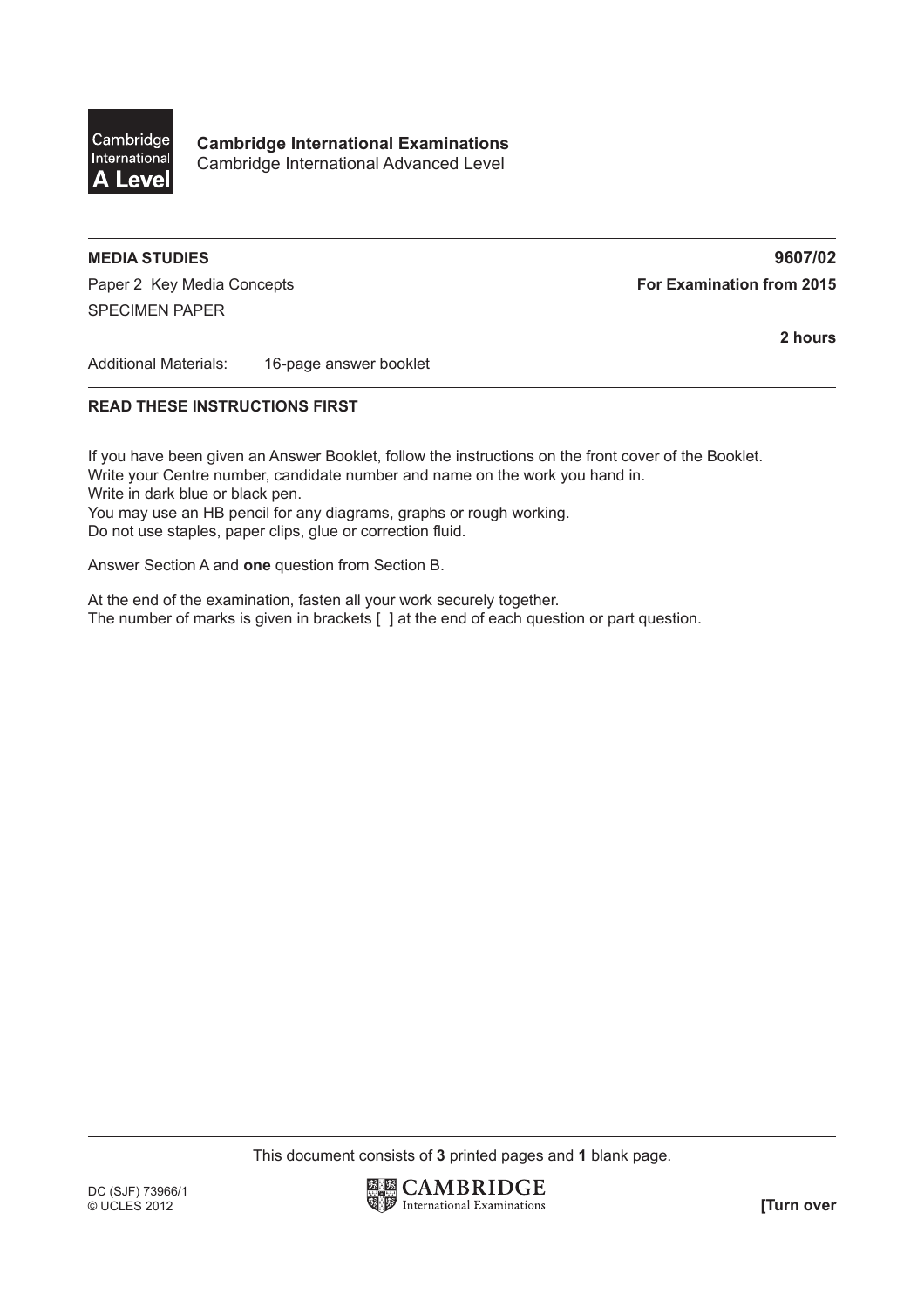The total duration of this paper is 2 hours.

The first 30 minutes will be spent watching and making notes on the moving image extract.

After the 30 minutes of screening and note-making time, you should use 45 minutes to answer Section A before moving on to spend the last 45 minutes on Section B.

## **Section A: Textual analysis and representation**

You will be shown an extract from 'The Wire' a total of four times. During the first screening, you should not make notes; during the second, third and fourth screenings there will be an opportunity to make notes and there will be gaps in between for further note-taking. Your notes should be made in the answer booklet and ruled through after you have finished writing your answer.

Extract: *The Wire* (season 1 episode 1, dir. Clark Johnson, 2002)

- **1** Discuss the ways in which the extract constructs meaning through the following:
	- camera shots, angles, movement and composition
	- editing
	- sound
	- enise-en-scène. Communication de la communication de la communication de la communication de la communication de la communication de la communication de la communication de la communication de la communication de la commun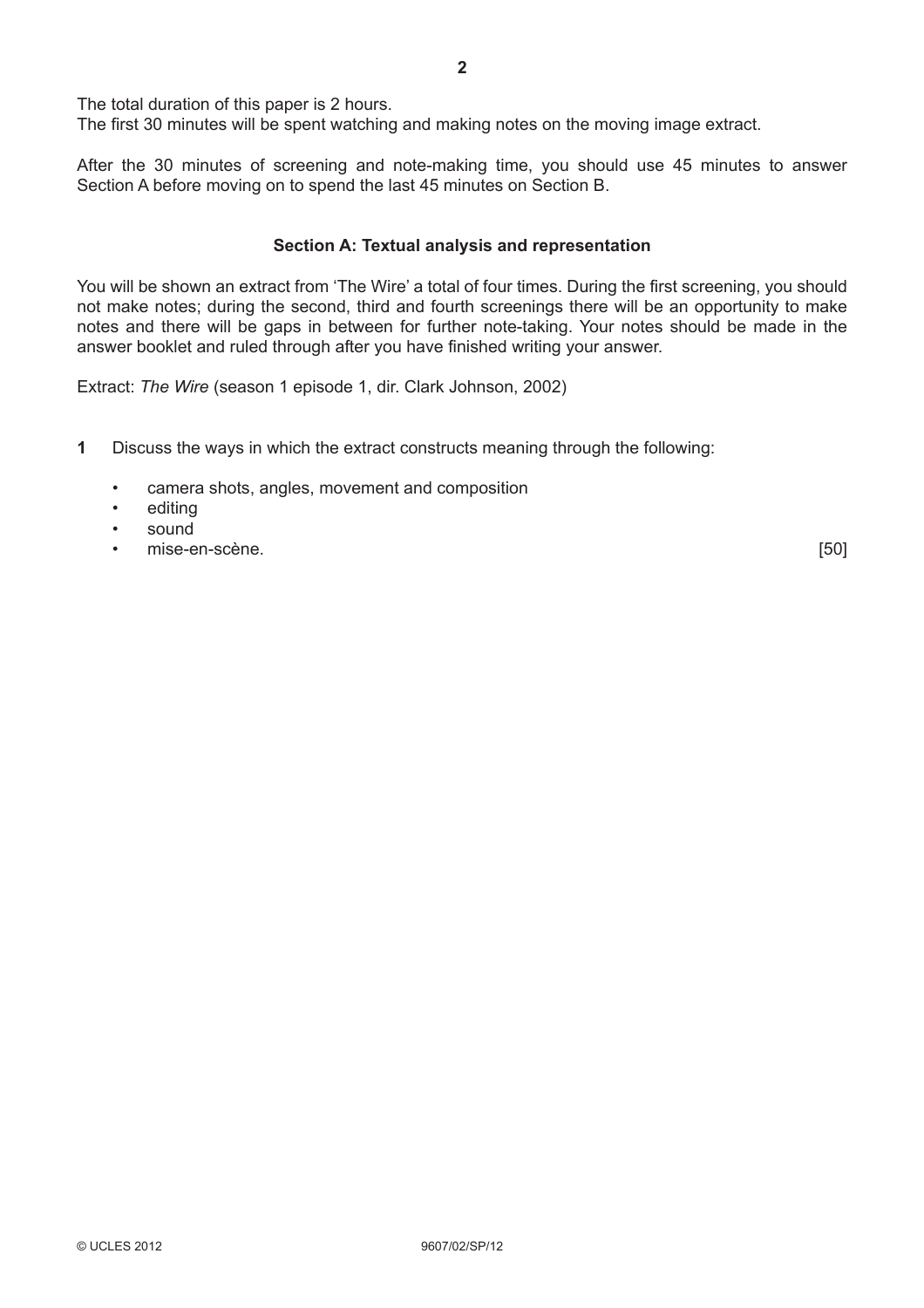## **Section B: Institutions and audiences**

Answer **one** question from this section.

Refer to specific examples from **one** media area chosen from:

- film
- music
- print
- radio
- video games.

|  | How far has digital technology changed patterns of distribution? | [50] |
|--|------------------------------------------------------------------|------|
|--|------------------------------------------------------------------|------|

OR

**3** To what extent does audience behaviour determine changes in the media industry? [50]